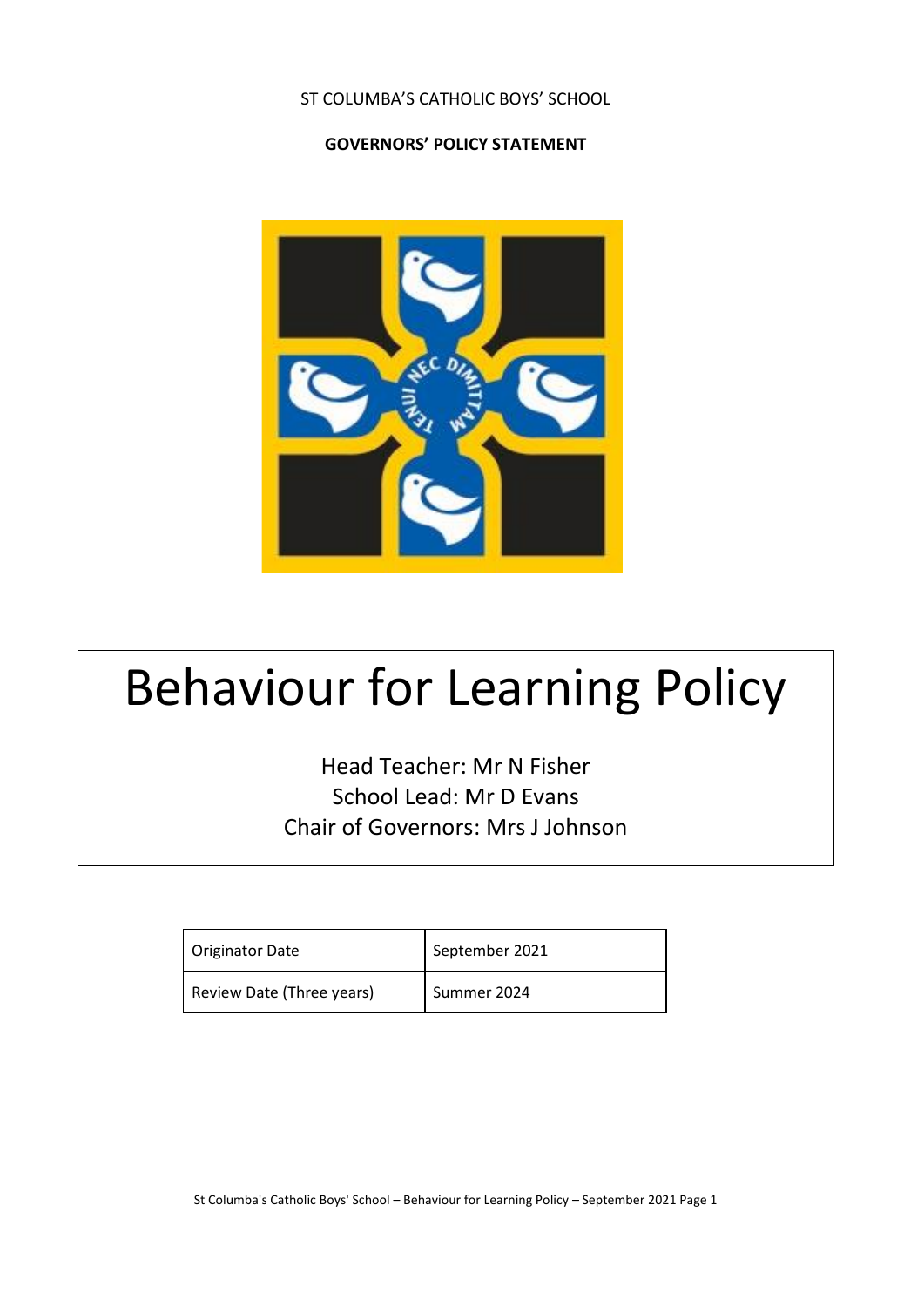### **VISION STATEMENT**

# *Our school is an inclusive place of learning that celebrates and welcomes diversity. Every member of our community is a unique and special creation of God and is known, cared for and valued for the contribution they make. Every student is challenged and supported to achieve his best.*

## **Introduction**

The St Columba's community's view is that behaviour is inextricably bound to learning. Our 'Behaviour for Learning' policy reflects this and is founded upon Gospel values. These values are:

| <b>Gospel Value Based on Beatitude</b>                                                                                                                                                                                | <b>Olympic Value</b> |
|-----------------------------------------------------------------------------------------------------------------------------------------------------------------------------------------------------------------------|----------------------|
| 'Blessed are the poor in spirit': Faithfulness and integrity (both inspiring values,<br>faithfulness to oneself, to God etc and doing the right thing by words and actions).                                          | <b>Inspiration</b>   |
| 'Blessed are the meek'; Humility and Gentleness. Having the courage to show<br>humility rather than boastful actions and to show gentleness and compassion<br>rather than going along with the crowd / peer pressure. | Courage              |
| 'Blessed are those who hunger for righteousness': Truth and justice.                                                                                                                                                  | <b>Equality</b>      |
| 'Blessed are those who are persecuted': Service and sacrifice, the ultimate sign of<br>friendship is the willingness to serve others without expectation of reward or make<br>sacrifices to show friendship.          | <b>Friendship</b>    |
| 'Blessed are the peacemakers'; Tolerance and peace, both values are at the heart<br>of a working, functioning community.                                                                                              | <b>Respect</b>       |
| 'Blessed are the merciful'; Forgiveness and mercy, some of the hardest human<br>qualities to show, excellence of character is required in order to truly forgive.                                                     | <b>Excellence</b>    |
| 'Blessed are the pure of heart' again, hard but by determination, turning the other<br>cheek, not rising to temptation etc we can get closer to that purity.                                                          | <b>Determination</b> |

Students and staff are committed to creating an environment where exemplary behaviour is at the heart of productive learning and every student strives to achieve his best. In living out our Gospel values, everyone is expected to maintain the highest standards of personal conduct, to accept responsibility for their actions and encourage others to do the same. Staff are encouraged to teach self-discipline, not blind compliance; to utilise rewards fairly and proportionally and, where necessary, sanction bearing in mind the immediacy of the response not the weight of the sanction.

## **Be Ready**

Students and staff should be watchful (Matthew 24:42); always ready to learn by arriving to school and lessons on time, bringing their Super 6 every day and any other equipment as required. Students must take pride in their appearance, wearing the full St Columba's uniform and removing any headwear as well as headphones before entering the school site.

# **Be Respectful**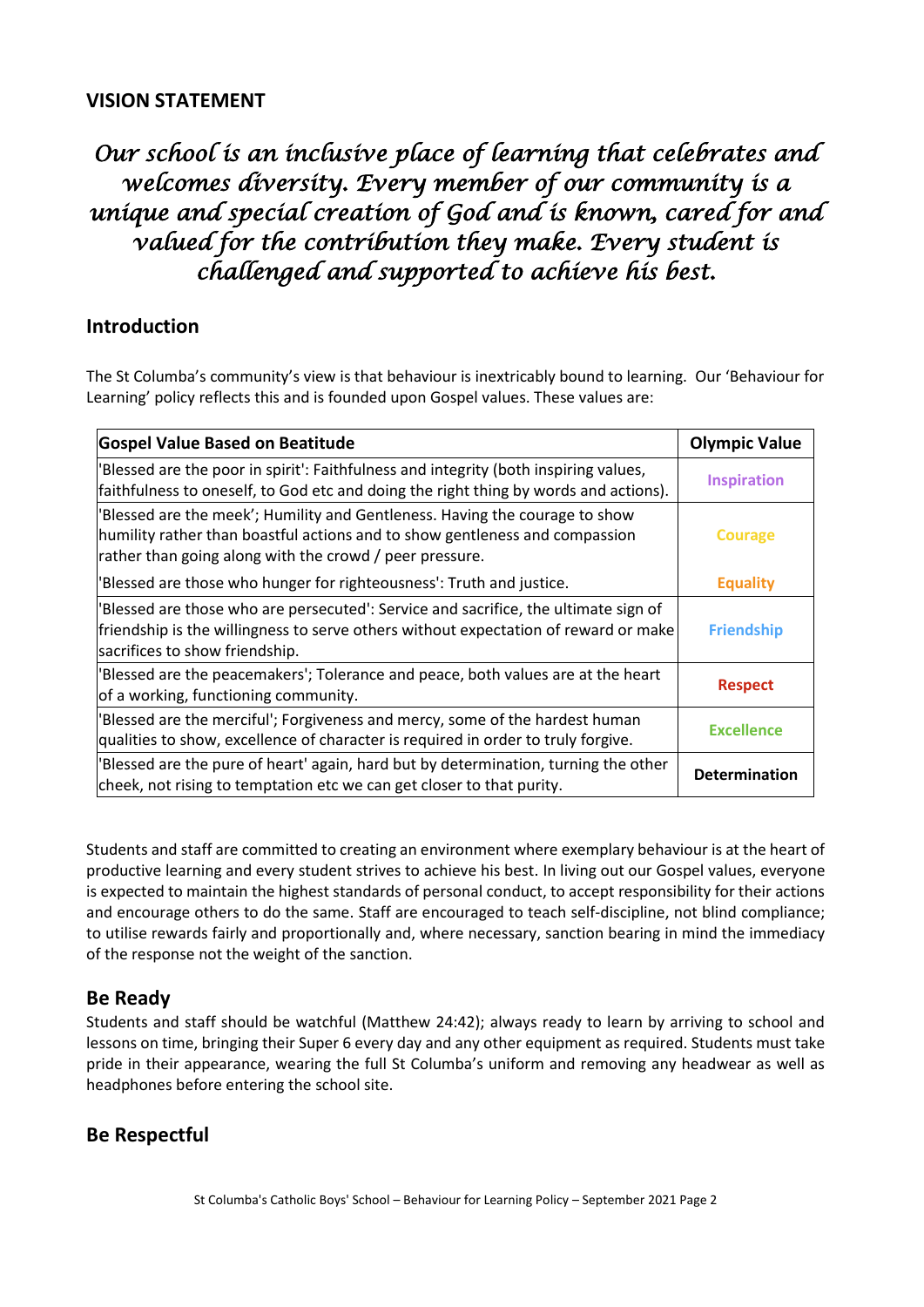Students and staff should treat everyone with dignity, treating others as they would like to be treated (Matthew 7:12). This includes every member of the St Columba's community, staff or student, and extends to visitors and members of the public on the way to and from school.

# **Be Safe**

Students should have the courage to show humility and gentleness in everything they do, acting in a way that keeps themselves and others safe, at school, in the community and online.

# **Aim of the policy**

We believe that our learning community is distinguished by the quality of education and care extended to all of our students regardless of ability or background. As a community we aim to:

- To create a caring and purposeful learning environment where every student is challenged and supported to achieve his best.
- To support the full formation of every student and to support the common good.
- To clarify what is meant by "good behaviour and discipline" and ensure success through the highest standards of behaviour towards each other and all members of the community.
- To motivate students by using a variety of rewards to recognise effort, hard work, achievement, contribution to community and good behaviour in a structured way thus valuing their own and others contributions so that they can grow spirituality, socially, personally and academically.
- To promote and develop confidence, self-esteem and self-discipline with due regard for authority and positive relationships based on mutual respect, support and safety for all students.
- To encourage students to take responsibility for their own actions and ensure they act as responsible members of the community, giving positive impressions within it and to the wider community.
- To ensure consistency and equality of treatment to both positive and negative behaviour.
- To develop proactive young citizens with an understanding and respect for the rules needed to live in a vibrant, successful and well-ordered Catholic community.

The St Columba's community's expectations are encapsulated in the examples of "Golden Behaviour" displayed in classrooms:

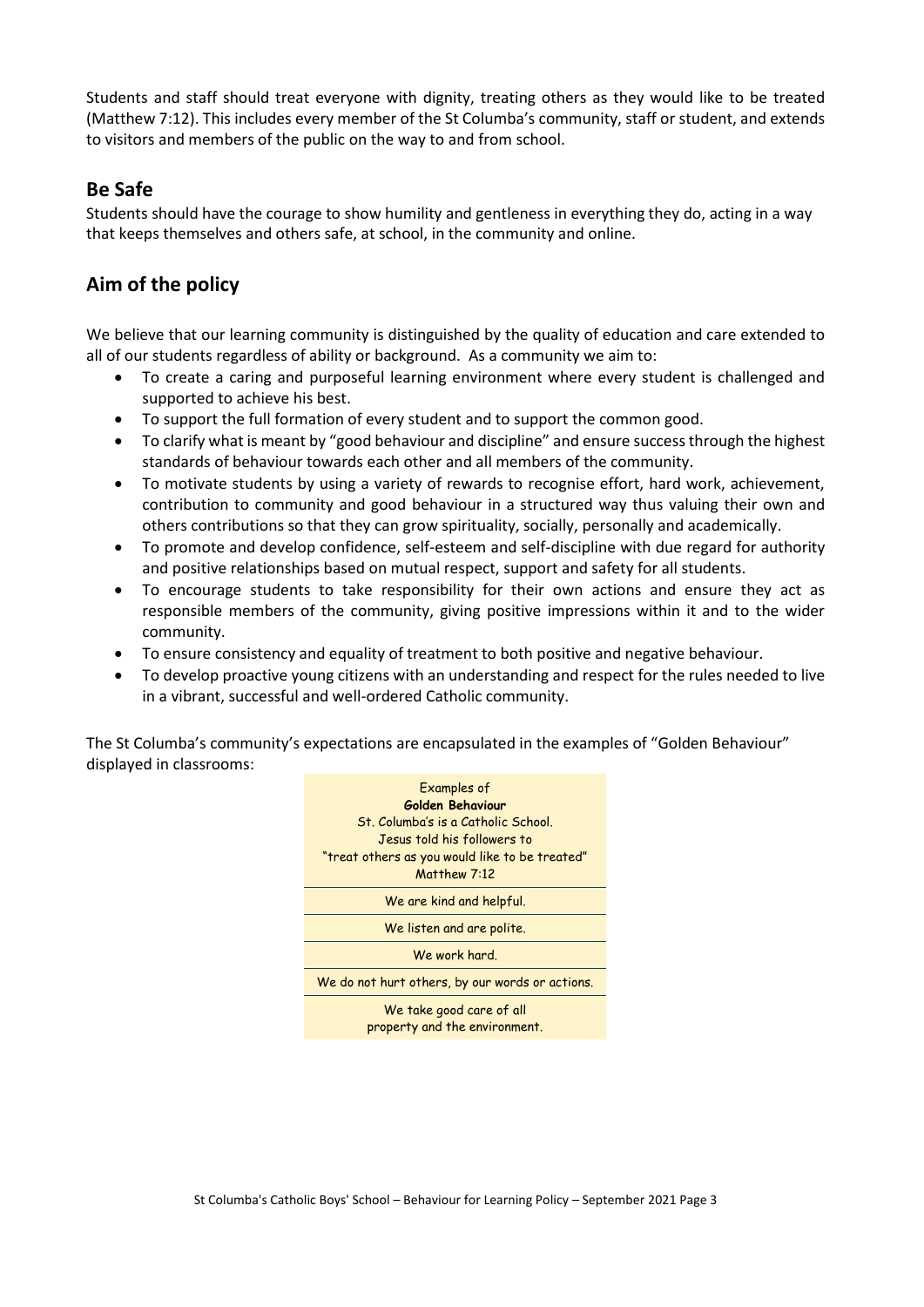In order to adhere to our three rules: **Be Ready, Be Respectful, Be Safe**, students are supported to understand the importance of these and are taught how to practise these effectively both in and out of school. This policy encourages students to make positive choices so that they are ready, respectful and safe. It also includes strategies that support those who do not consistently make positive choices, including the use of reasonable adjustments, with the intention of modifying unacceptable behaviours and re-engaging these students in their learning. Where the education and safety of others is threatened, appropriate sanctions will be used in a fair, proportionate and consistent manner.

### **Rewards and Sanctions**

To support students to adhere to our rules and make positive choices, we have a robust behaviour system that helps students understand and appreciate that actions have consequences. Our rewards and sanctions are fair, proportionate and consistently applied to promote our Gospel values, our examples of Golden Behaviour and our three rules.

#### **Rewards**

There should be a constant and consistent focus on rewarding effort and progress, **not attainment**. We recognise that learning is easy for some students and very challenging for others. Rewards should be used to encourage genuine excellence from those capable of it and reassurance and recognition of small steps from others.

#### *It is vital teachers do not reward students solely for meeting expectations. Rewards are most effective if every student strives to be the best he can be and is recognised appropriately.*

All achievements *must* be recorded on ClassCharts to communicate the good news with home and keep accurate records for monitoring.

To support students to make positive choices, we recognise and reward these through:

- Verbal and non-verbal praise and feedback
- House Points, awarded via ClassCharts
- Student of the Lesson Wristband; acknowledged on ClassCharts
- Positive phone calls home
- Olympic Values nomination
- Letters of commendation
- Student of the Month Award: Subject & Head of Year
- Commendation Assembly / Head of Year Commendation
- Progress Stars
- SLT Commendations
- Jack Petchey Awards
- Annual Awards Celebration

Engagement with learning is always the primary aim. All in our community look to praise the behaviour we want to see and avoid giving attention to negative choices. Where possible, when correction is required it should be done quietly and privately. For the vast majority of learners, a gentle reminder or nudge in the right direction is all that is needed. A sanction may be issued by a member of staff where a student does not adhere to behaviour expectations in or outside the classroom. Sanctions are issued fairly, proportionally and consistently. Reasonable adjustments are taken into consideration. Sanctions issued are generally part of a graduated response to incidents of inappropriate behaviour, however, there may be occasions where the serious nature of an incident requires a greater sanction to be issued.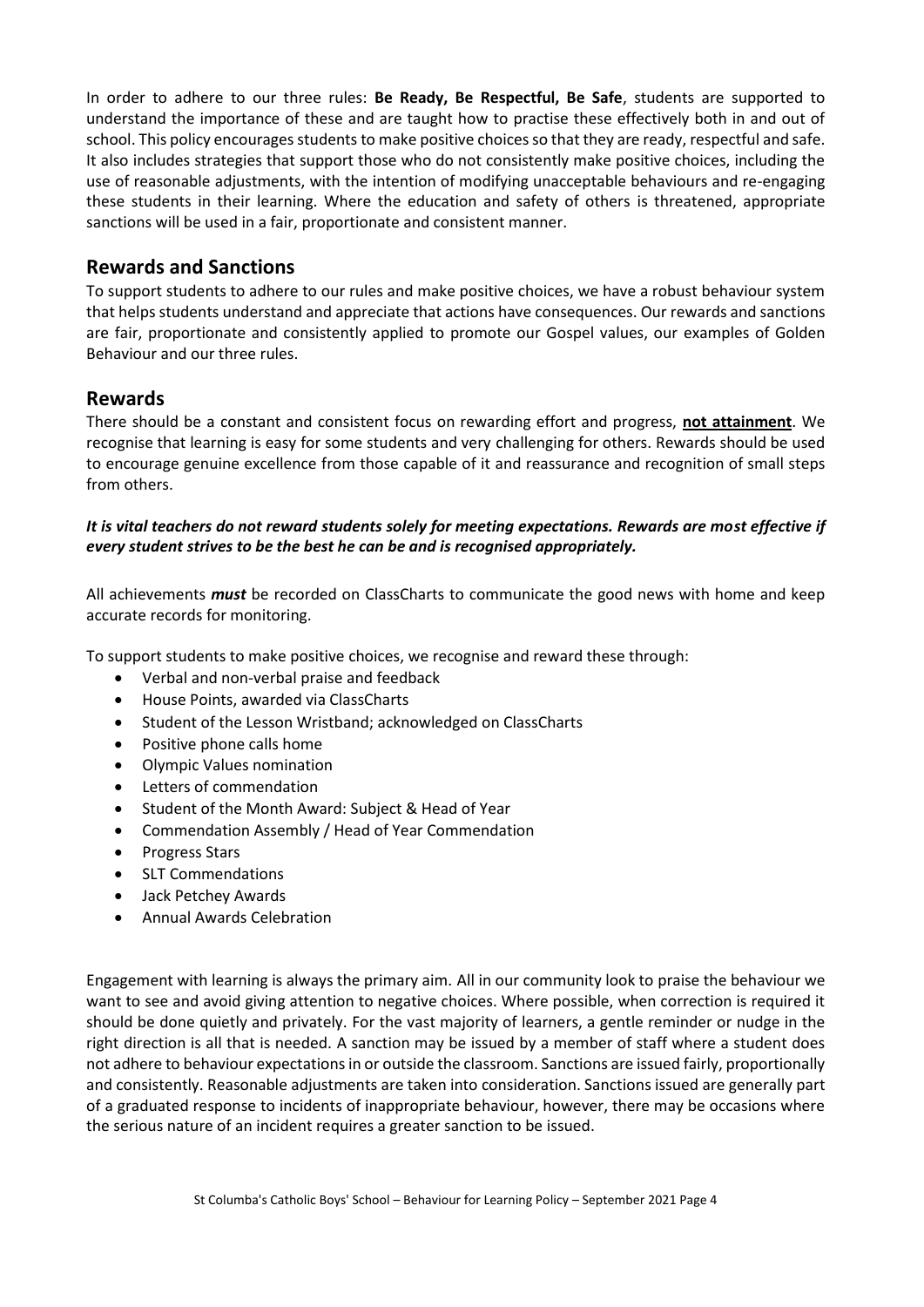# **Sanctions**

To support students to make positive choices, we use the following strategies:

- Discussion with student on behaviour and how to make positive choices.
- Re-doing unsatisfactory work until it meets the required standard.
- Loss of social times
- Detentions
- Report cards
- Respite in a different classroom

**Be Ready, Be Respectful, Be Safe**: To support staff and students in ensuring our three rules are met, the two flowcharts in Appendices A and B detail classroom management procedures. We recognise that there will be exceptional incidents that fall outside this. In the first instance the emphasis is on re-direction and, where appropriate, immediacy of response.

The consequences of classroom based poor choices that are not able to be addressed by the class teacher are as follows (detailed in Appendix A):

- Use of on call parental contact that day, potential parental meeting
- Departmental Detention / Middle Leaders Detention (Stage 3)
- SLT Detention (Stage 4)
- Internal Exclusion (Stage 5)
- Fixed Term Exclusion (Stage 6)
- External Placement (Stage 7)
- Permanent Exclusion (Stage 8)

#### **Behaviour Outside of the Classroom / Outside of School**

Where inappropriate behaviour occurs when a student is outside of lessons or on the way to or from school, an appropriate sanction will be given as outlined above. This is particularly in relation to violent conduct e.g., a physical assault or bullying incidents or behaviour likely to bring the community into disrepute. Students are encouraged to wear their St Columba's uniform correctly when travelling to and from school and must not be involved in behaviour that could adversely affect the reputation of the community. The expectations of students adhering to the school rules and behaving safely and respectfully apply to school trips and visits; sanctions may be issued if a student is in breach of the expectations.

#### **Reintegration Meetings**

Parents/carers will be expected to attend a reintegration meeting following a Fixed Term Exclusion. The purpose of these meetings is to discuss the issues that led to an exclusion as well as identifying interventions needed to support the student to modify their behaviour so that they consistently meet the community's behaviour expectations.

# **Be Ready, Be Respectful, Be Safe**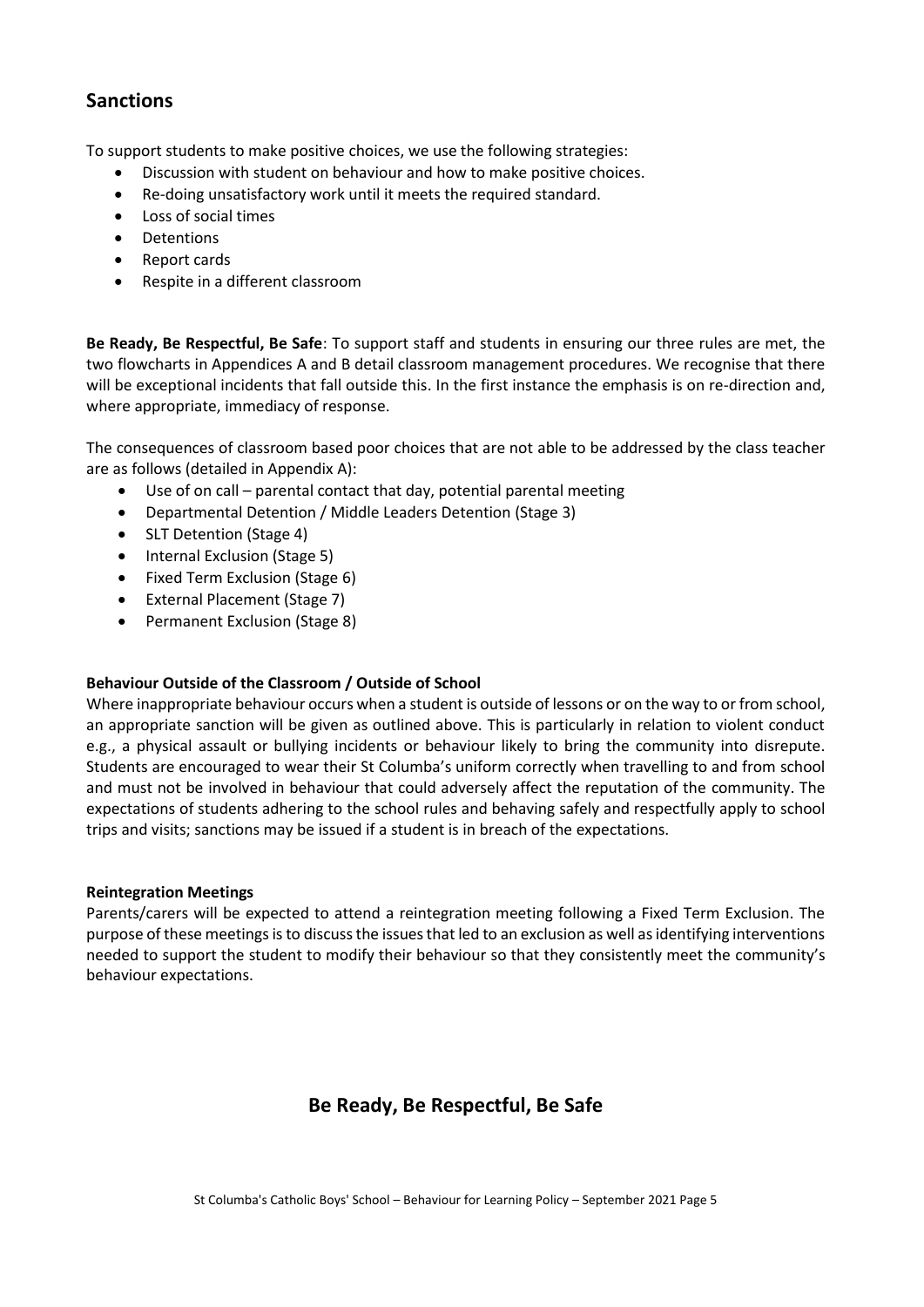# **Complaints regarding the use of this policy**

Complaints regarding any issue relating to this policy should be made in accordance with our Complaints Procedure. Copies are available on the school's website or from the reception. Where an exclusion is issued to a student, parents have the right to make representations about the exclusion in line with the legal framework relating to exclusions and will be detailed in all Fixed Term and Permanent Exclusion letters.

### **Department for Education Statutory Guidance**

This Behaviour Policy complies with all relevant DfE statutory guidance. The policy should be read in conjunction with the following documents:

- Keeping Children Safe in Education
- Exclusion from maintained schools, Academies and Pupil Referral Units
- The School Discipline (Pupil Exclusions and Reviews) Regulations
- Preventing and Tackling Bullying: Advice for Headteachers, Staff and Governing Bodies
- DfE and ACPO Drug Advice for Schools
- Use of Reasonable Force
- Behaviour and Discipline in Schools
- Screening, Searching and Confiscation
- Ensuring Good Behaviour in Schools
- Dealing with Allegations of Abuse against Teachers and Other Staff
- Uniform Guidance for Governing Bodies, School Leaders, School Staff and Local Authorities
- Sexual Violence and Sexual Harassment between Children in Schools and Colleges

### **Public Sector Equality Duty and the Equality Act 2010**

The Academy will always operate in accordance with the Public Sector Equality Duty and the Equality Act 2010

#### **Links with Other policies**

This Behaviour for Learning Policy has been written in conjunction with and stands alongside other school policies including :

- Anti-Bullying
- Looked After Children
- Equality
- Drugs Policy
- eSafety
- Safeguarding
- Teaching, Learning & Assessment

## **Be Ready, Be Respectful, Be Safe**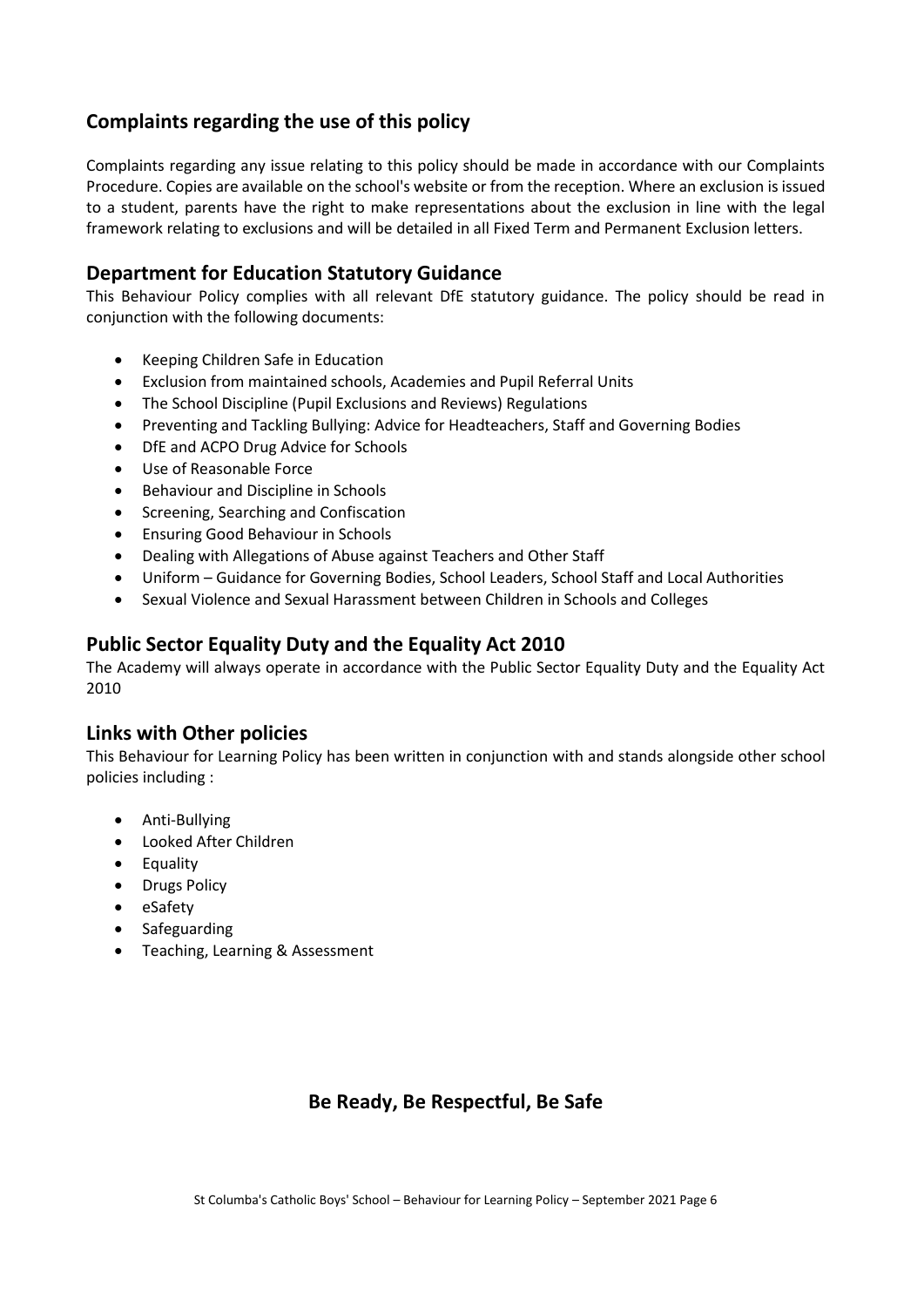# Appendix A

# Classroom Behaviour Management Charts – Class Teacher

**Be Ready, Be Respectful, Be Safe**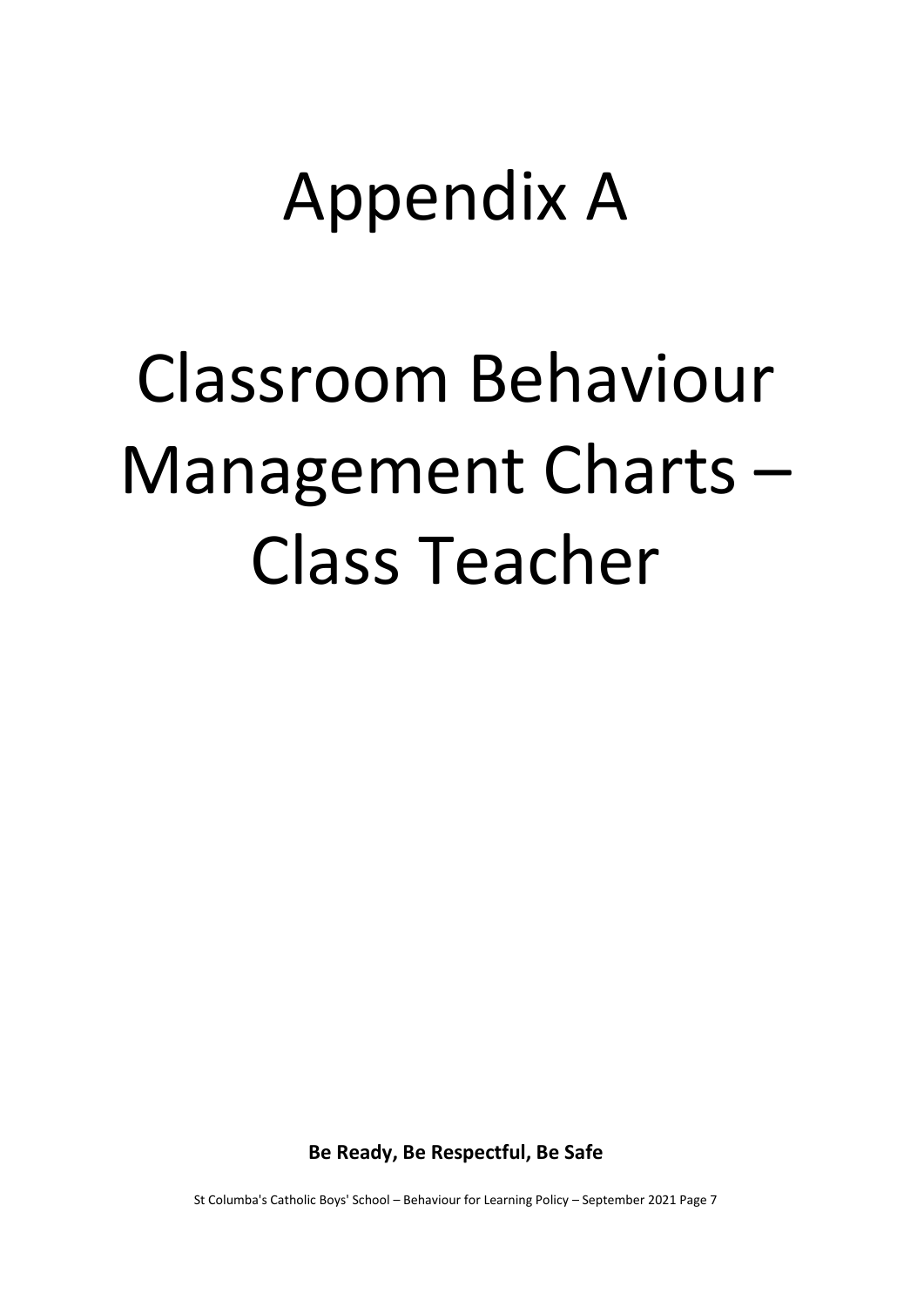#### **Staff-Classroom Management Flow Chart**

υĖ

YES

YES

A student's behaviour is not meeting the expectations of the classroom code of conduct.

#### 1A: Re-direction

Informal, gesture, re-focus comment or question, look. (After 'take-up time' student has complied?)

#### **Resolved**

Student is now meeting expectations. Look for opportunity to praise.

#### **Resolved**

Student is now meeting expectations. Look for opportunity to praise

#### **Resolved**

Student is now meeting expectations. **Recorded on Class Charts (No points)** Look for opportunity to praise

#### **Resolved**

**Record Behaviour on Class Charts (Points)** 

Student is now meeting expectations. Look for opportunity to praise

#### **Resolved**

#### Record on Class Charts & phone parents same day

Subject teacher or Form Tutor to arrange reconciliation meeting with student. HoD / HoY to support and attend. Have phone conversation with parent/carer.

**Resolved Record on Class Charts & contact Parents** same day<br>Meeting in school with Teacher and HoD or Form Tutor and HoY, and parents. AHT for KS to attend.

#### $\overline{\text{L}}$ <sub>NO</sub>

#### **1B: Reminder of Expectations**

Delivered privately, alongside, head on same level, calm voice.

(After 'take-up time' student has complied?)

#### I NO

#### **1C: Caution**

Delivered privately. Calmly make student aware of the possible consequences of his behaviour choices.

(After 'take-up time' student has complied?)

#### **LNO**

A: Time-Out and/or Short Learning Conversation for non compliance

Give the learner a chance to reflect away from others. (Aim for 3 minutes max)

Offer the student a final opportunity to engage in the lesson.

### **NO**

2B: Cool down and Reflect/ Repetitive non-compliance

Student may be required to take work to appointed classroom and work there.

Arrange for Reconciliation, Include HOD or HOY.

#### $\frac{1}{2}NQ$

#### 3: On call

Ask for support to remove a dis-regulated student to a different area.

#### De-Escalation

Allow 'take-up-time' for a child to act and avoid escalating too quickly. If a child persistently refuses to cooperate with staff requests or has lost control this represents a risk to health and safety and on call should be used.

Classroom behaviours will always need to be followed up by the teacher or Form Tutor and the HOD or HOY. There may be other consequences applied, in addition, by SLT.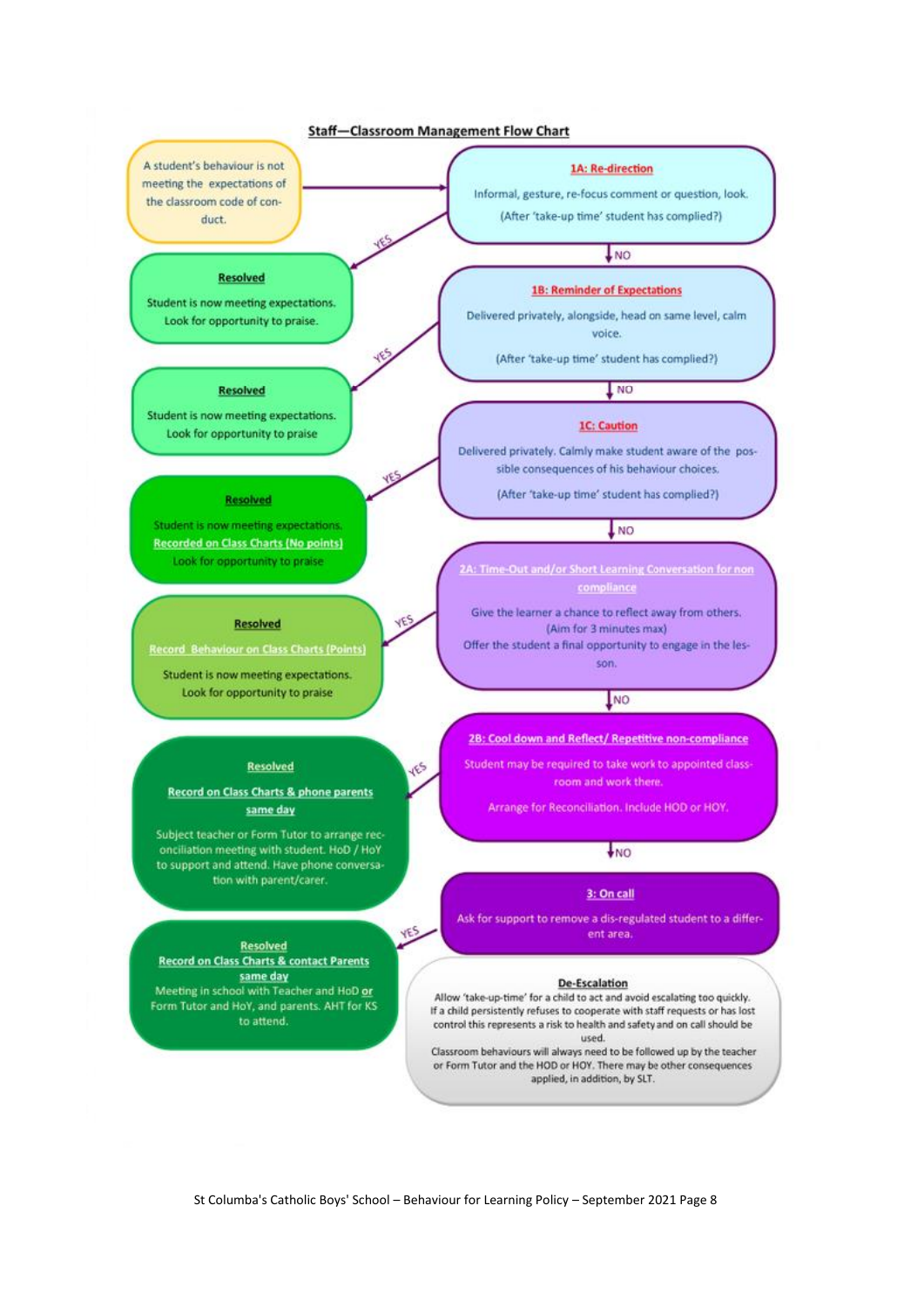# Appendix B

# Classroom Behaviour Management Charts – Student Version

**Be Ready, Be Respectful, Be Safe**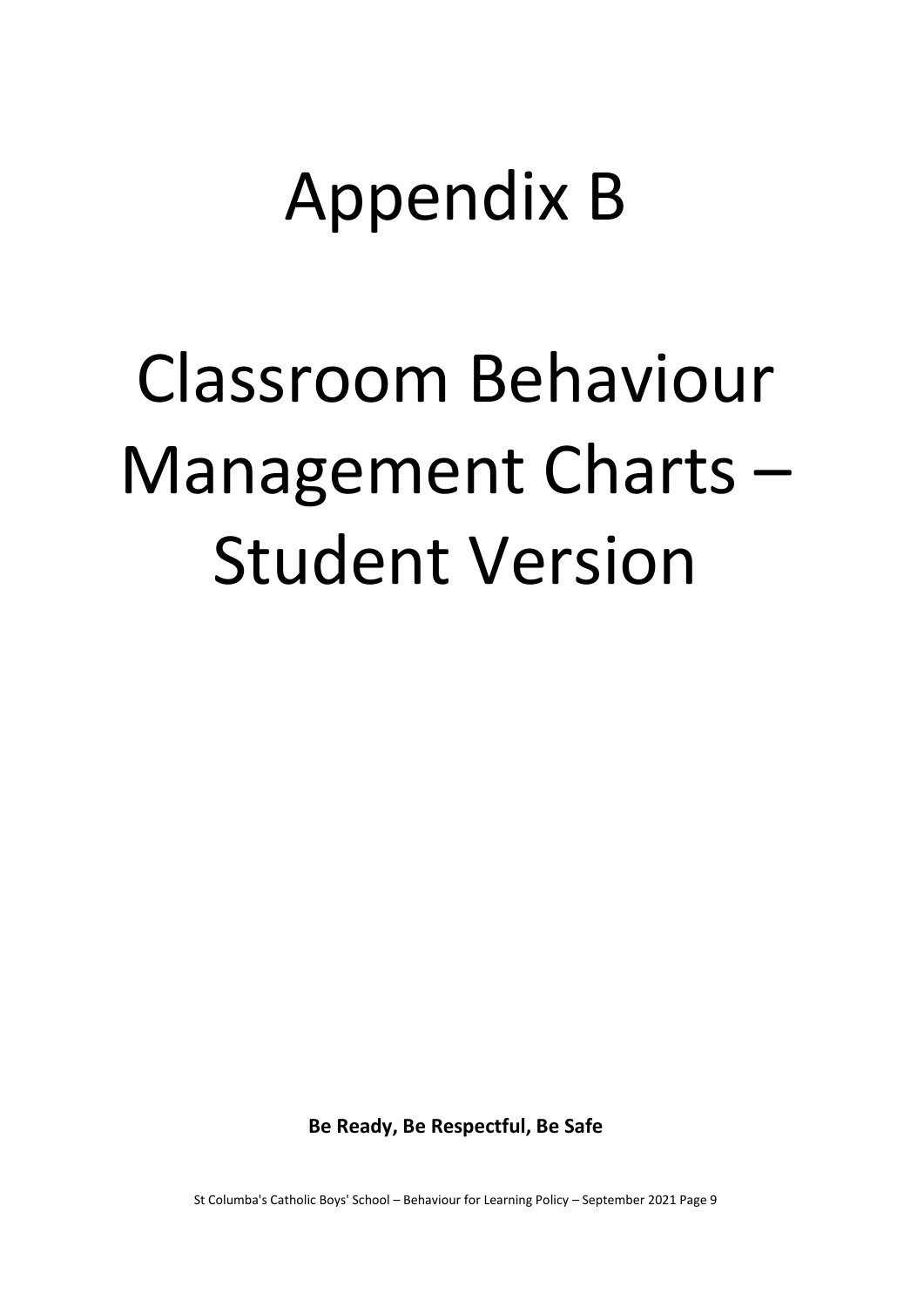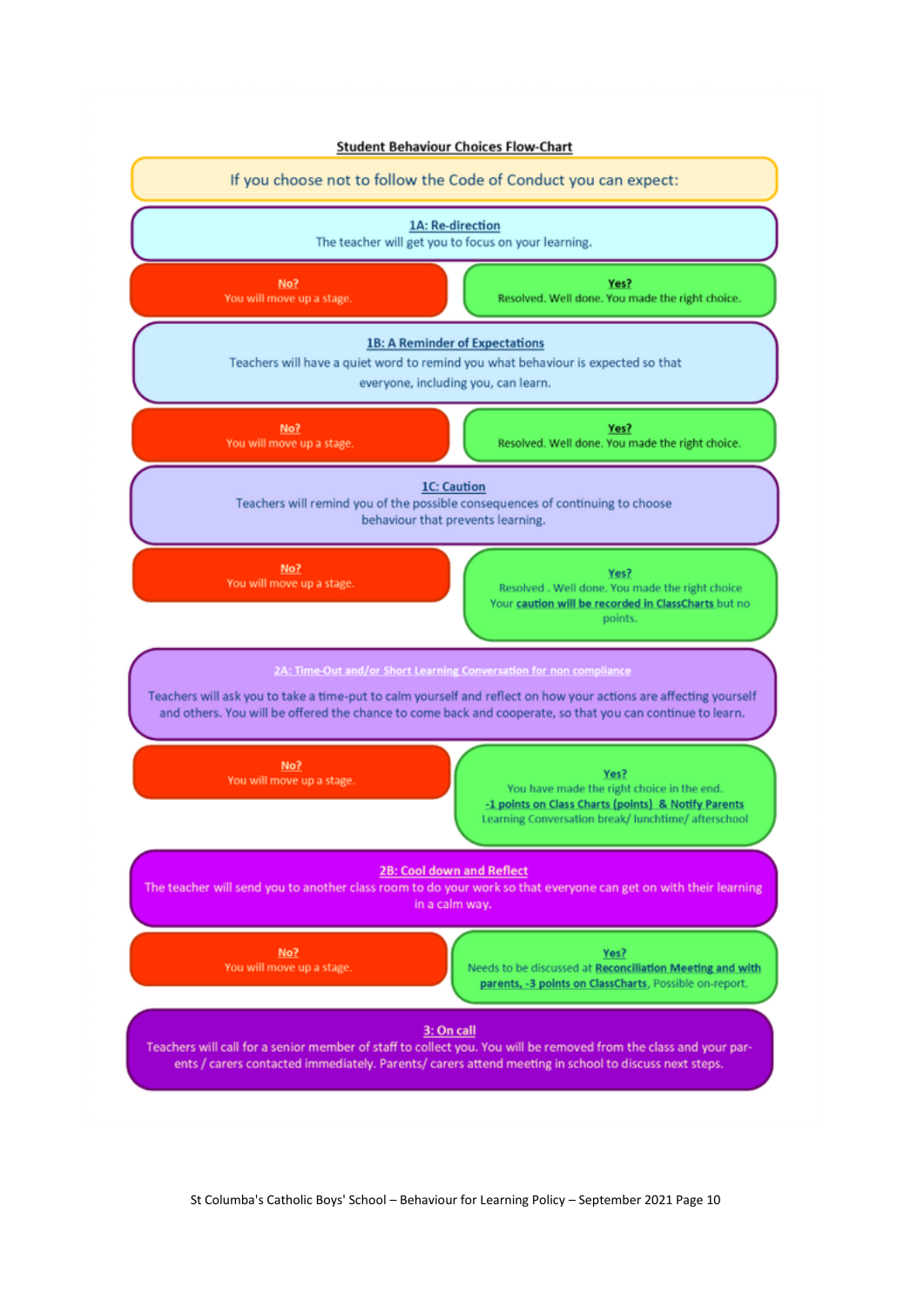# Appendix C

# A Graduated Response to Classroom Behaviour

**Be Ready, Be Respectful, Be Safe**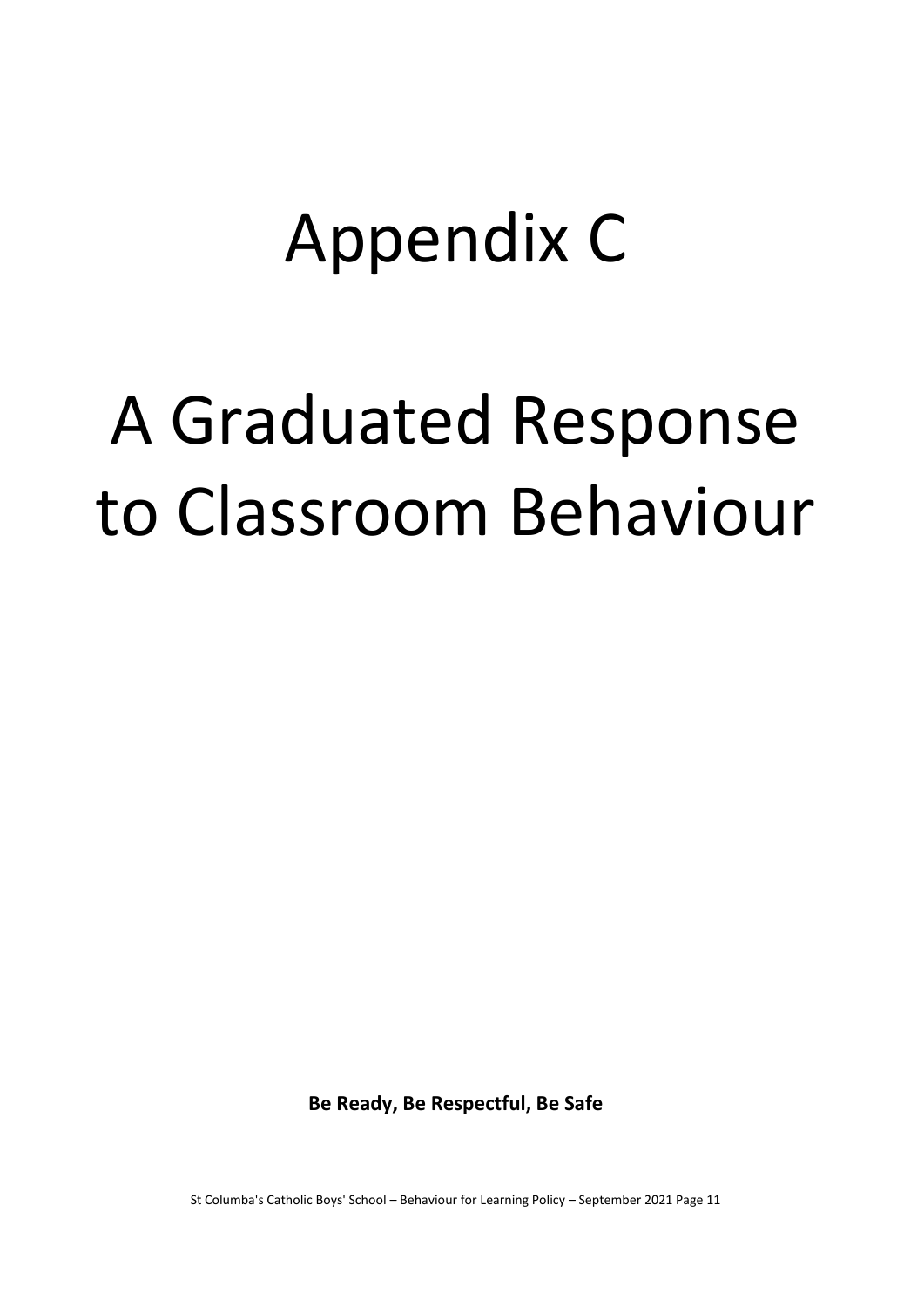# **Discouragement of Poor Behaviour – A Graduated Response to Class Based Misdemeanours**

Whilst actively encouraging and rewarding good behaviour, St Columba's Behaviour Policy makes clear that unsatisfactory behaviour will not be ignored or tolerated. Boundaries are made clear and sanctions are applied when students fail to meet expectations.

For sanctions to be effective it is crucial that all parties in the home – school – student triangle are aware that expectations are not being met.

PARENTS SHOULD BE AWARE THAT STAFF ARE EXPECTED TO EXERCISE THEIR PROFESSIONAL JUDGEMENT WITH REGARD TO THE SEVERITY AND APPROPRIATE SANCTION FOR AN INCIDENT.

OTHER THAN FOR EXCLUSION FROM SCHOOL PARENTS DO NOT HAVE A RIGHT OF APPEAL.

Teachers are reminded it is the immediacy of the sanction rather than weight of the response that has the most effect. Keeping parents informed is crucial. Teachers are also reminded that issuing a sanction at the start of a lesson – for example for homework that has not been completed – is not good practice. Writing names on the board as a warning is also discouraged.

**Stage 1a/b – Re-direction followed by Reminder of Expectations:** The best way to create an effective learning environment and atmosphere in the class is to create a culture in class that is positive, purposeful and students feel safe to contribute and enjoy their learning. If there are early signs that a student is disengaging, teachers should deploy a range of techniques and strategies as **preventative action.**

Before referring to stage one of the flow chart, a teacher can effectively employ a range of proactive interventions that indicate the need for a student to be focused. For example:

- Eye contact,
- Finger on lips
- Shaking of head
- Approaching the student and standing next to him
- Patrolling the work area
- Setting time limits
- Balance reminders with praise
- Praise others who are on task
- Catch students being good

It is anticipated that many students will require the occasional rule reminder. If this is deployed consistently by staff, students will become accustomed to operating within the flowchart. If subtle proactive interventions have not had the desired effect and a student continues to disrupt the learning of others in a low-level manner, reminders must be given.

The reminder has two clear purposes:

- To indicate to students that they have done something which is not acceptable
- To form a link to the more serious sanction if required

It is vital that the students clearly understand the fact that they have received a Stage 1 reminder that is why the words used by the member of staff need to be clear.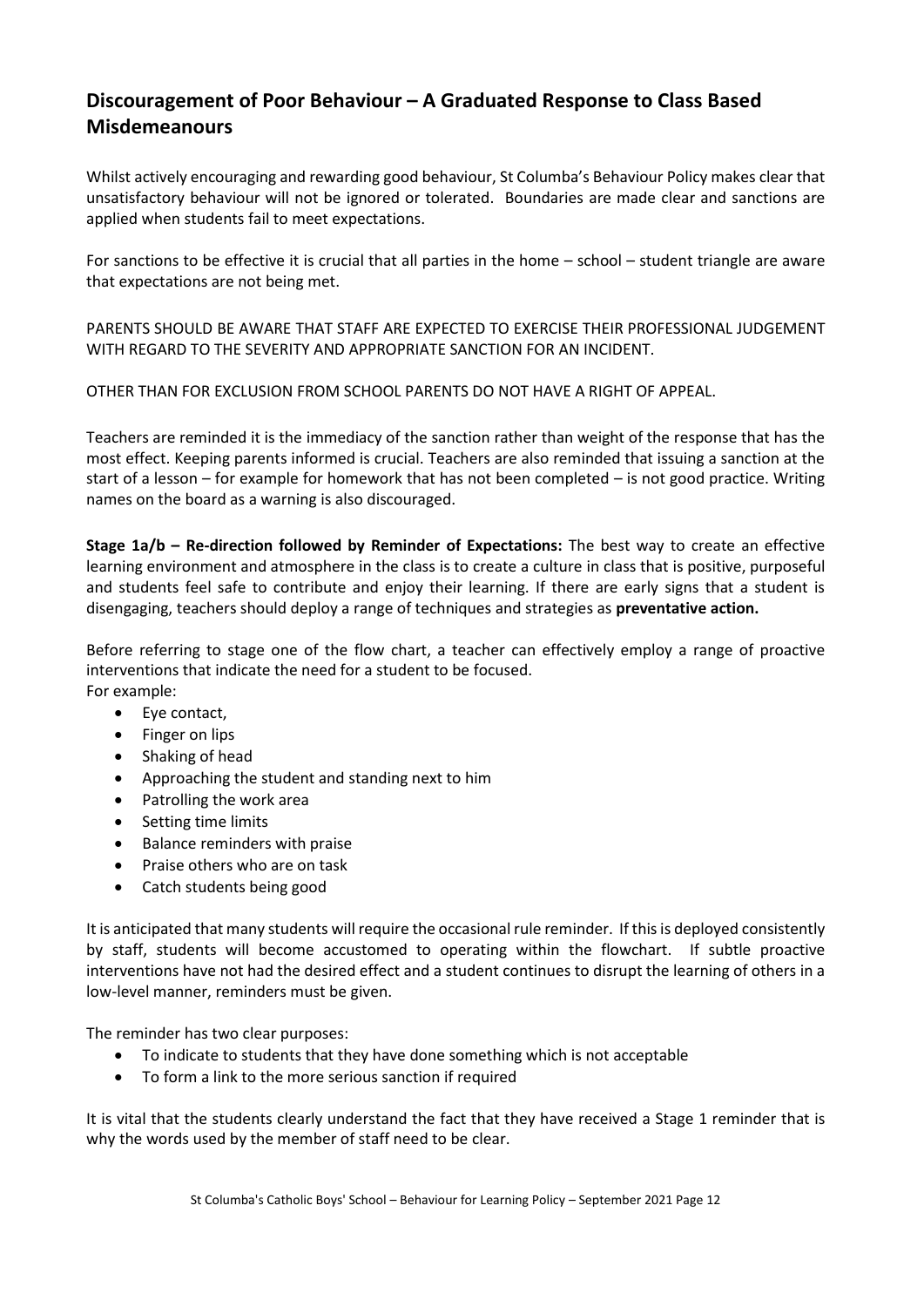#### **Staff should not use ClassCharts in the case of a rule reminder**

A reminder should not be given as a blanket warning to the whole class.

**Learning/Behaviour conversation** – this is used where there has been a minor infringement of classroom discipline which is best sorted by a 'quiet word 'approach. This is best done at the end of the lesson easier for (Periods 2, 4 and 5), though a student may be called back at the end of the day if this is more convenient.

#### **Staff should not use ClassCharts in this instance.**

#### **Stage 1c – Use of ClassCharts: Caution**

If a student fails to respond to invitations in terms of re-direction followed by a reminder of expectations, a private caution should be issued. The student should be calmly made aware of the possible consequences of his behaviour choices. At this stage the student has been warned and a short learning conversation of up to 20 minutes may take place, should it be necessary. The caution should be recorded on ClassCharts. This Caution is worth zero behaviour points and is for monitoring purposes by the Form Tutor.

#### **Stage 2a – Time Out / Short Learning Conversation for Non-compliance**

Occasionally, students will continue to behave in an unsatisfactory manner. Such behaviour will result in the student moving into Stage 2. Again, the onus is on the classroom teacher and at this stage they will need to make it clear to the student that this disruption is not acceptable and then noting the misbehaviour electronically on Class Charts.

At this stage the student has been warned and a short learning conversation of up to 20 minutes must take place. This could take place at break, lunch or after school, but the mantra it is the immediacy of response and the certainty that it will take place that is key.

*At this stage – if there are persistent and / or numerous cautions issued in one lesson it is expected that the class teacher issues a detention of at least 20 minutes.*

#### **Stage 2b – Cool Down and Reflect / Repetitive Non-compliance**

At this point the teacher would come to the conclusion that a child is persisting in undermining the work of everyone in the classroom. This is despite having been warned and a Stage 2 sanction put in place. Where possible each department will need to plan out a timetable through the course of each week to ensure that for each lesson at least one (but preferably two) colleagues are always identified as being available to receive students who enter Stage 3. In the event that previous interventions have not resulted in a deescalation of the behaviour (or repeated non-compliance), the student will need to take work to the appointed classroom and work there. This will be recorded on ClassCharts and the Head of Department is to support the class teacher in an up to 60-minute departmental detention / reconciliation meeting with the student.

We recognise there is an issue with single staffed departments and these will need to pair up with another department by arrangement between subject leaders and SLT. Class sizes may also mean students may need to be removed to another area.

A student who has had to move class is likely to have caused considerable disruption and inconvenience and it is essential that they are treated in an appropriate manner. The referred student should bring appropriate work with them and work in silence in a seat directed by the receiving teacher. When referring a student to another teacher it is the original teacher's responsibility to ensure that the student has sufficient work to do.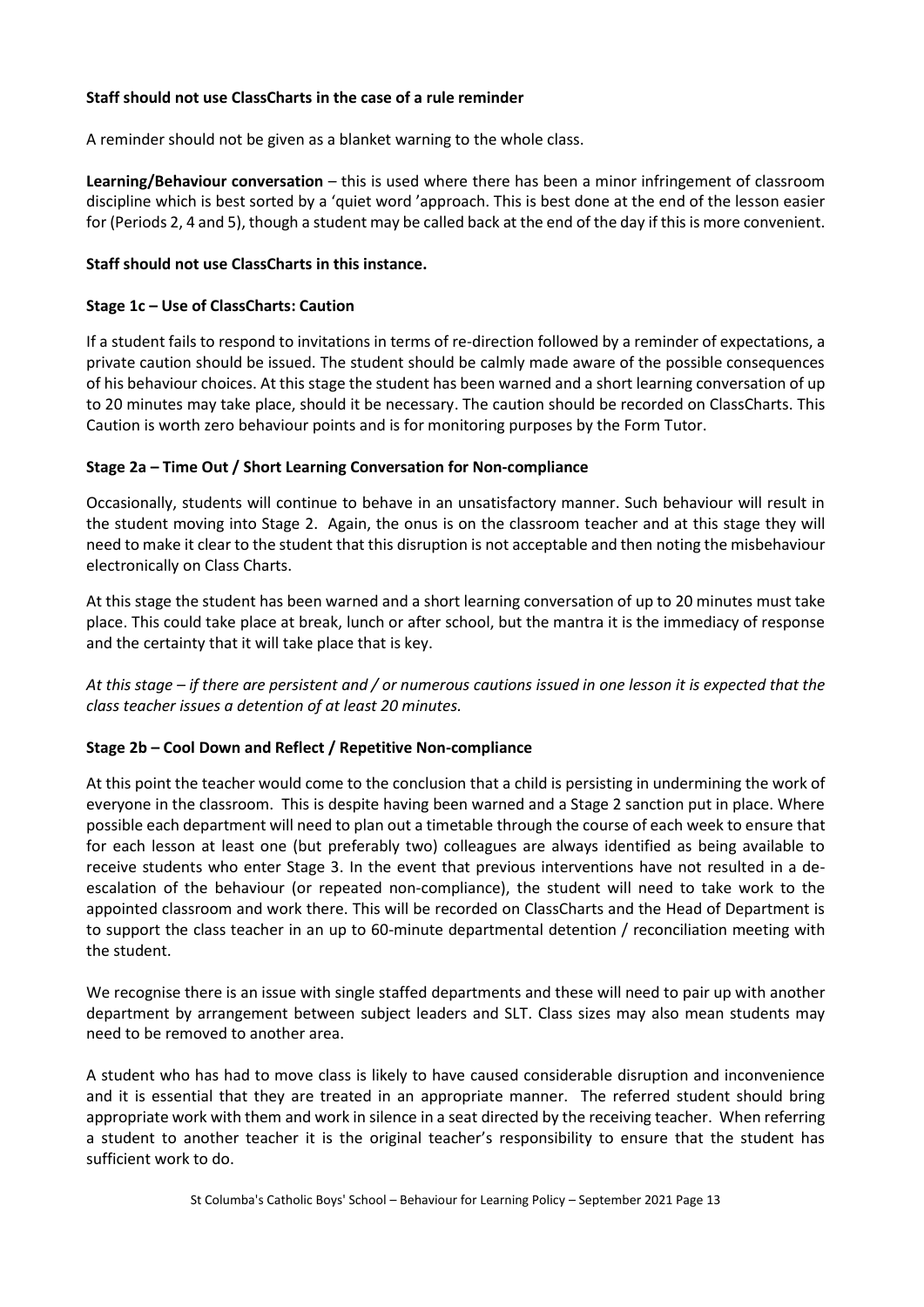Ideally, the student will be debriefed immediately after the lesson as to their poor behaviour. If this is not possible the debriefing should take place at the end of the same day. In all cases, if behaviour is poor enough to merit removal from a lesson a phone call home must be made that day.

The first stages are very much seen as classroom-based strategies.

#### **Stage 3** – **Use of On Call with Parental Follow Up**

If the student refuses to follow instructions, or a serious one-off incident occurs, the class teacher will need to use the oncall system. The referring teacher must send an e-mail to **[office@st-columbas.bexley.sch.uk](mailto:office@st-columbas.bexley.sch.uk)** or send a reliable student to an adjacent room to request a colleague does so. The email should give a brief overview of the student involved and situation that has arisen. The staff member on call will go immediately to the class, liaise with the class teacher and remove the student.

Students who are removed from the class will immediately receive an SLT detention. The parent of the student on called will be contacted at that time by the person on call and told to expect a follow up call later in the day. Parents must be contacted by phone by either the class teacher or the Head of Department on the day of the incident; where necessary a meeting with a parent or carer, class teacher and HoD arranged, and the incident recorded electronically on Class Charts and in departmental detention / reconciliation meeting records by the Head of Department. The HoY will be informed via ClassCharts to identify any patterns of misbehaviour and plan pastoral interventions accordingly, if necessary.

On arrival in the classroom the on-call teacher should indicate their presence with the words "Good morning sir, I'm here to help". In most cases the student should be accompanied to the other classroom. However, there may be cases where this is not possible, and when, in your professional judgement the student is not complying please call for assistance.

We recognise there may be occasions where very poor student behaviour means that is removed to another classroom without the necessity of going through Stage 2.

The reconciliation meeting may take up to 60 minutes, therefore the parent or carer must be informed by phone of the incident (or series of issues) and the expected outcomes of the reconciliation meeting.

If this continues to be a problem and persistent defiance is directed towards a member of staff they will move to Stage 4 and will be internally excluded for a day.

If the student refuses to follow the instructions of the on call teacher, a member of SLT may be called to intervene. This will result in the student spending time in the IER and the parent or carer invited in to discuss expectations with the Key Stage senior leader.

#### **What happens if students don't turn up?**

If a student is set a sanction and does not turn up the following should apply:-

- Parents or carers should be informed as soon as practicable by telephone.
- F/T, HoY and SLT should be informed.
- Where possible F/T discusses with student the following morning from a pastoral overview.
- HoY/SLT will ensure student the turns up to the following weeks' departmental or Middle Leaders' detention which will be a minimum of 60 minutes.

Departments are expected to keep an accurate weekly record of longer sanctions and inform MTD of any missed detentions as well as the date of the reset detention.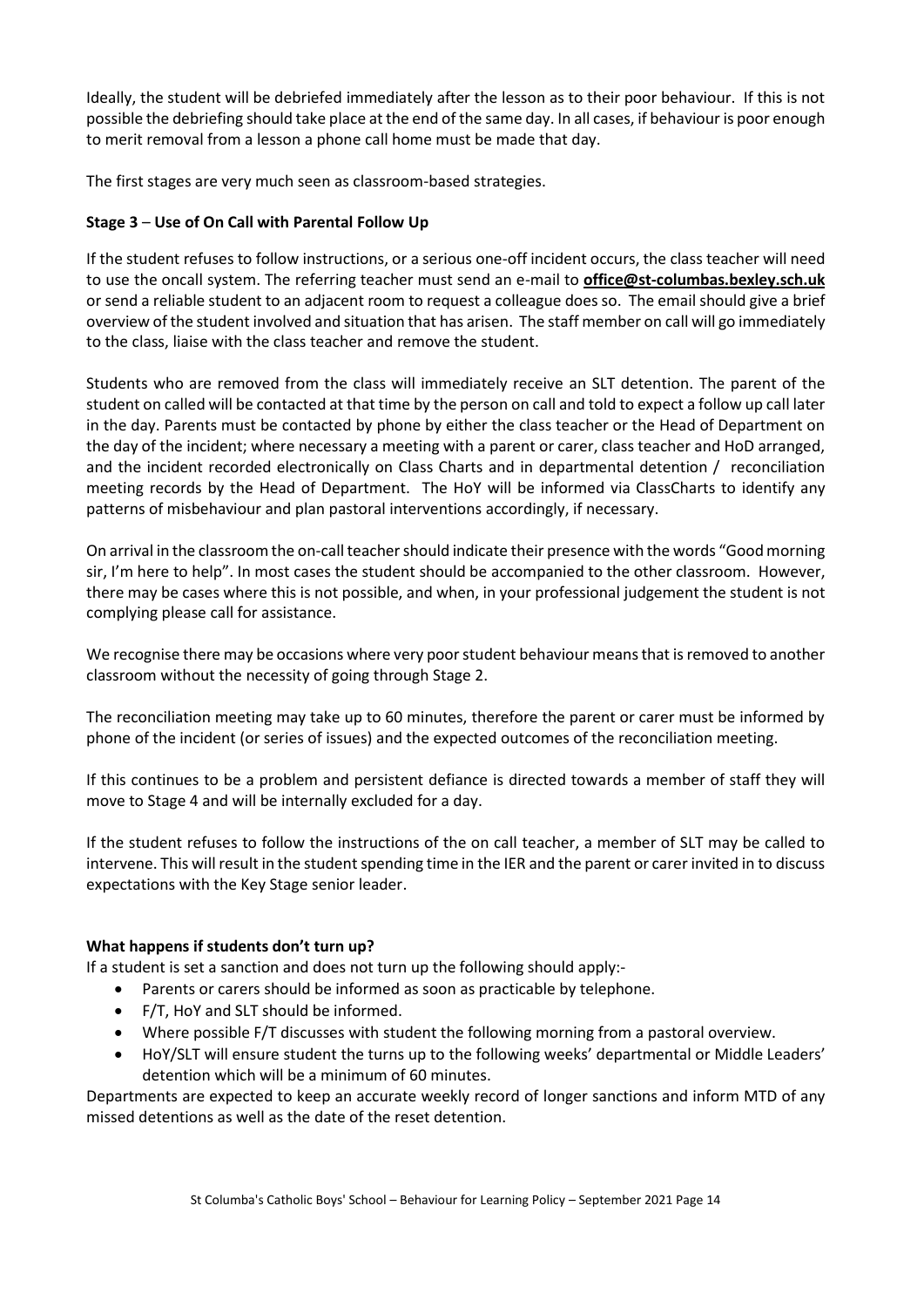#### **Stage 4** – SLT Detention: Thursday up to 2 hours

This detention is supervised by SLT and students must be placed on detention by Subject Leaders or HoY only with the approval of SLT.

SLT detention will be applied where:

• A serious misdemeanour which is considered sufficiently serious to warrant SLT involvement and a detention that is recorded on a student's record and is the longest in duration. Please see list of behaviours appropriate to SLT detention in the appendices.

SLT detentions may, where appropriate involve community service – this may involve a variety of tasks including litter picking, removal of graffiti or general assistance to the site management team.

Confirmation in writing must be received by MTD that a phone call has been made and the parent or carer spoken to before the detention can be set. Parents are always given at least 24 hours written notice via ClassCharts Announcements of a student's placement on SLT detention. The number of SLT detentions received in an academic year will be recorded and forms part of a student's annual report to parents.

#### **Stage 5** – Internal Exclusion

Internal Exclusion is an extremely serious sanction which is recorded on a student's leaving report for future reference. Students are placed on an internal exclusion when:

- They have committed a serious breach of school rules which is considered sufficiently serious to warrant such an immediate sanction. Please see appropriate behaviours in the appendices.
- Student failed to improve after other interventions have been put in place and has been persistently defiant towards staff.

A decision to put a student into an internal exclusion. If a student is on the SEN Register the SENCO must be informed. It is essential that the Head of Department speaks to the parent or carer by phone before the student is placed in the IER. In addition, parents will be informed by letter sent using InTouch before the student is excluded.

In the Internal Exclusion Room (IER) students are expected to work in silence. Students report to the IER at the beginning of the school day and leave no earlier than 3.00pm. Students are isolated from the school community with different break arrangements. At no point during the day will students in IER be allowed to socialise with other students. Students who are placed in the IER as a planned referral will complete work set by class teachers. A student who is absent during the course of their internal exclusion will complete the full period at the earliest convenience – students' behaviour in IER is monitored; a student who works satisfactorily will re-join the class the following day. Students who misbehave are liable to a further time in the IER. IER will be available three days every week.

#### **Stage 6** – Fixed Term Exclusions

Fixed Term Exclusion is usually issued for one-off serious offences (see behaviour tariff). If a student continues to break the rules after other interventions have been put in place, a fixed term exclusion may be issued. If a student is on the SEN Register the SENCO must be consulted. Only the Head Teacher can exclude a student from school.

On return to school the student and parent must meet with the HoY or SLT member. At this point the student will usually be placed on report for a period of two weeks. Targets will be set according to the reason the student was excluded. Parents and students will be asked to sign an agreed Acceptable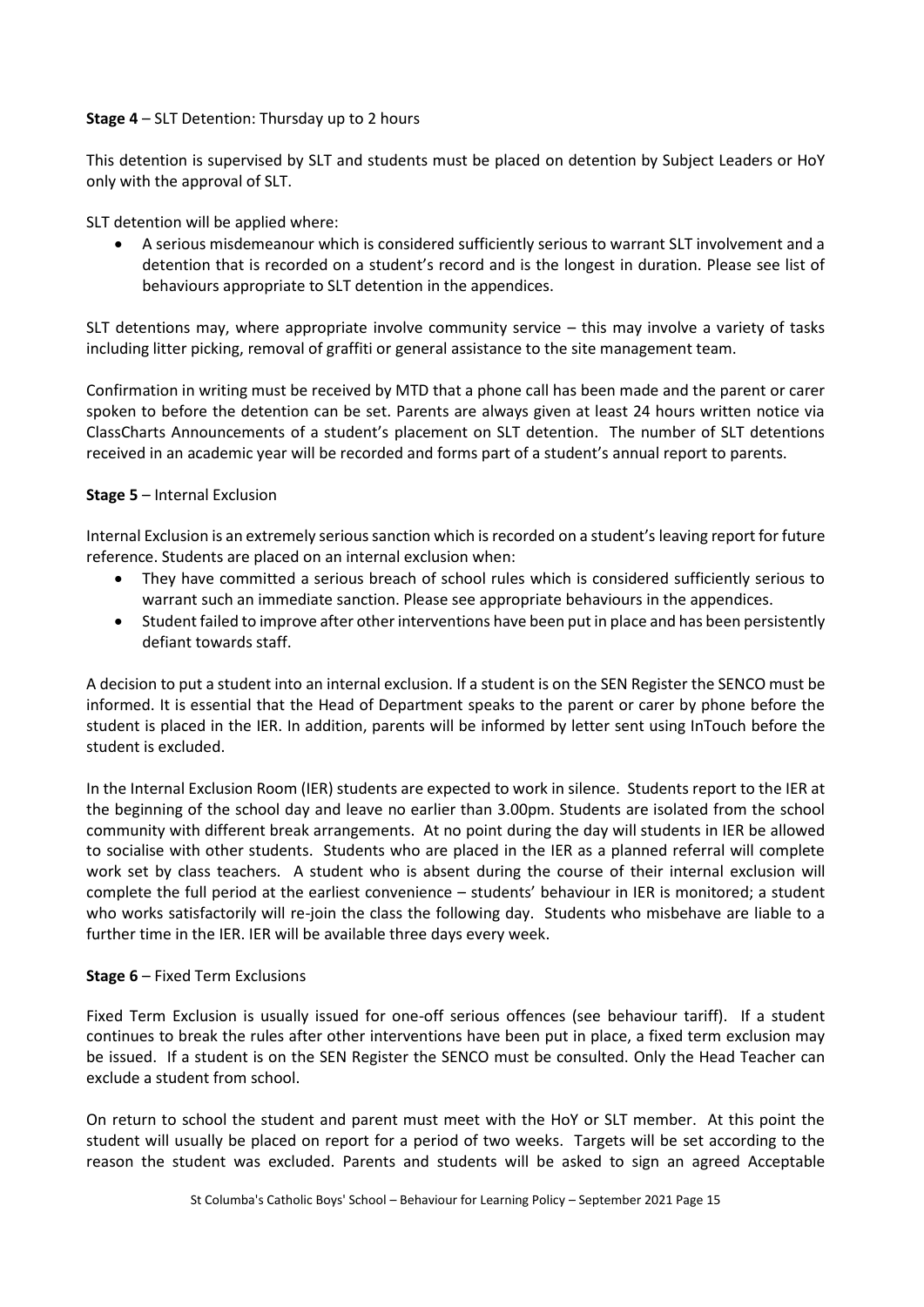Behaviour Contract on return from exclusion to clarify both expectations and future sanctions in the event of future misbehaviour.

#### **Stage 7** – Alternative Education Provider Meeting

Students who have shown no sign of improvement may attend a disciplinary hearing with a representative from the New Horizons Federation. A disciplinary hearing may also be called for a one-off serious incident. The HoY/ SLT will prepare the documentation for the hearing – this includes:

- A behaviour log
- Minutes of meetings with student/ parents
- A record of interventions
- Any external agency records e.g. Education Psychologist, BBSS.

The HoY/ SLT and Head Teacher will represent the school. Student and parents are invited to attend.

A student can go before a New Horizons without being issued with a long-term exclusion however they must have been subject to interventions from the HoY.

#### **Stage 8** – Permanent Exclusion

Student who consistently break the school contract or who commit a significantly serious one-off offence (see DfE Guidance on Exclusions) can expect to find themselves at the final stage of the disciplinary procedure.

The control of permanent exclusion is in the hands of the Head Teacher and the Governing Body. The reasons for permanently excluding a student include, but are not limited to:

Persistent defiant behaviour;

Persistent abusive behaviour;

Physical assault on a member of staff or student;

Possession of an offensive weapon. (This includes, but is not limited to, knives, guns, knuckledusters, Flails, Throwing stars, etc);

Bullying and Cyber-Bullying;

Racist or homophobic language or behaviour;

Encouraging or participating in arrangements for outsiders to enter the school site with the intention of threatening or assaulting a student or member of staff;

Sexual misconduct;

Possession or consumption of drugs or alcohol;

Damage to property belonging to the school or an individual;

Theft;

Inappropriate access to the school's IT system including 'Hacking' of user accounts of staff or students, access to staff or student records, accessing examination information

This list is not exhaustive.

#### **Recording of Unsatisfactory Behaviour**

In order for unsatisfactory behaviour to be dealt with effectively it is important to have the fullest picture of a student's behaviour so that incidents may be seen in the widest possible context. Such information will not only be used in judging what sanction is appropriate but will also inform efforts to identify any underlying cause for the behaviour and to work with the student and family to improve his behaviour in future.